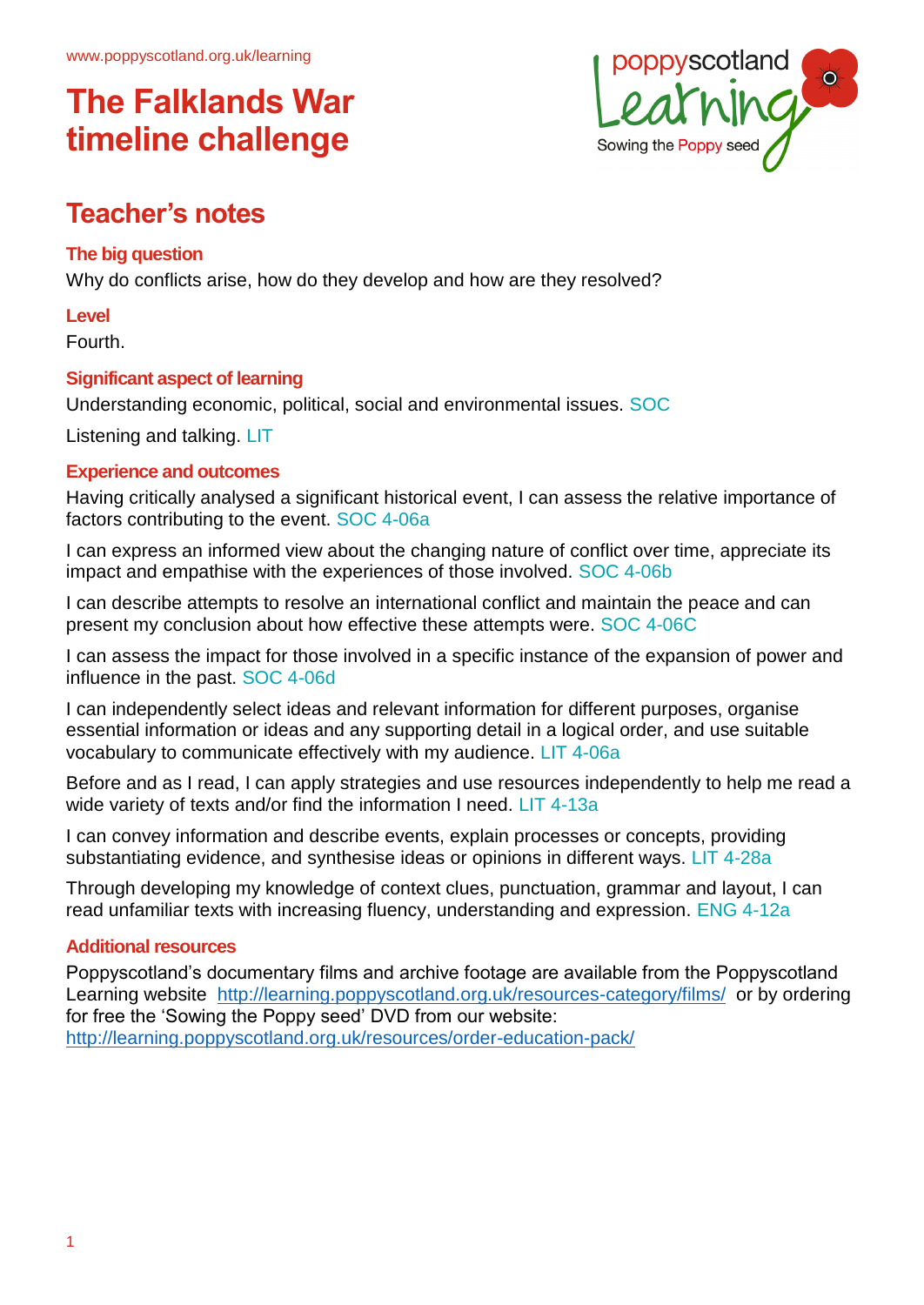

### **Introduction**

There are a number of activities that can be attempted using the suggested support materials for The Falklands War. The sheets are best copied onto card where they can then be used by students in various exercises before either writing them out or sticking them into jotters.

#### **Simple chronological exercises**

- Decision making exercise, e.g. what three events were the most important in the lead up to the war?
- Rank all the events in order of importance.
- Include thematic approach cards in any decision making exercise, either on its own or alongside the chronology cards.
- Think about main themes that caused The Falklands War and make up cards for this.

#### **Presentation of larger timeline**

- IT skills could be used as it could be put onto a Microsoft PowerPoint.
- Use IT skills to source appropriate pictures or other information.
- English department could be used to think about writing appropriate information sheets to go with each event.
- Produce a 'newspaper timeline' with a newspaper front page for each of the events shown.
- Produce a documentary or newsreel for the lead up to war or how it was concluded.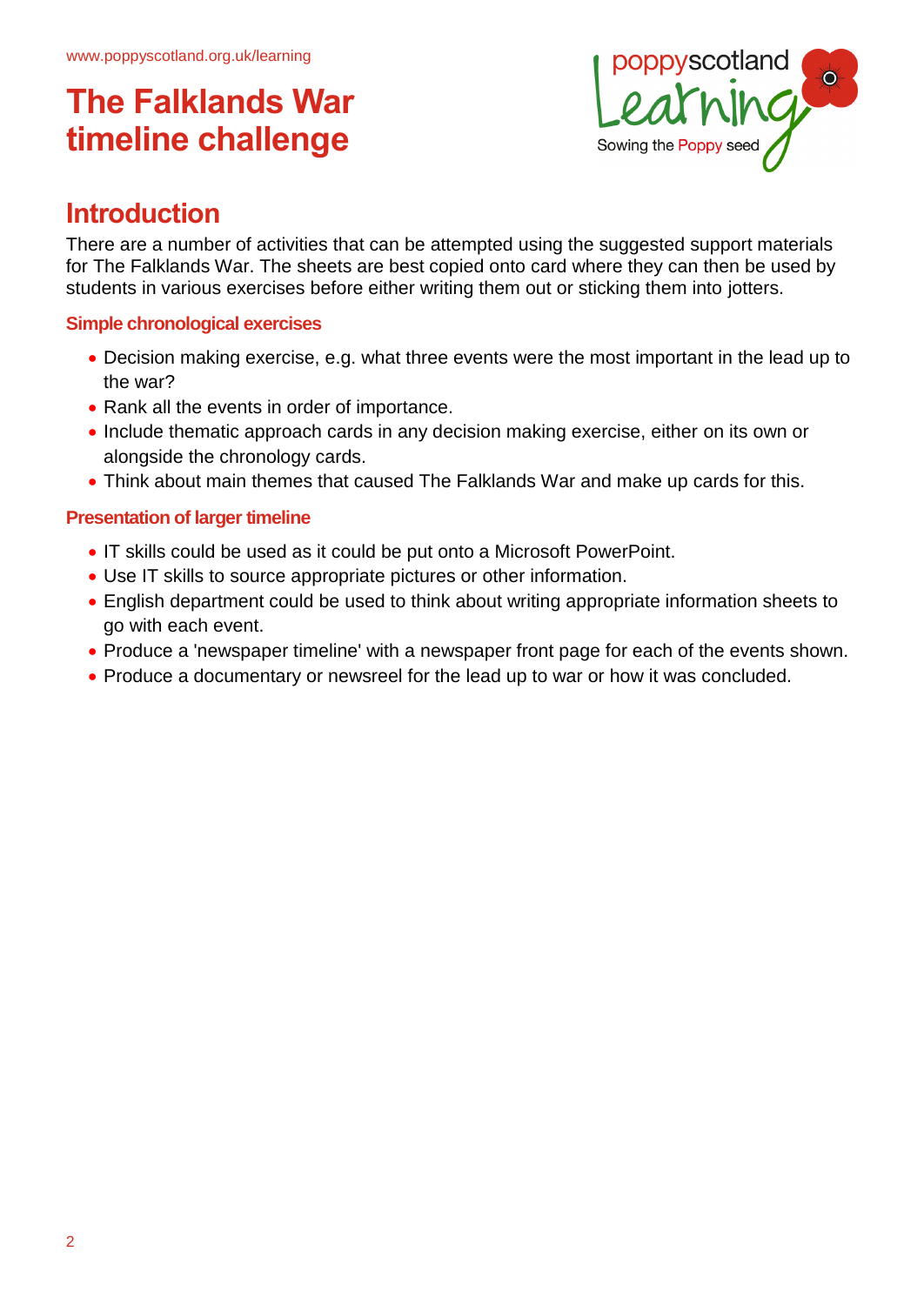

## **Your challenge**

#### **Task 1**

Cut out the following dates and then arrange them in chronological order.

#### **Task 2**

Use the dates to make a timeline showing what caused The Falklands War and how it unfolded. Your timeline should include pictures, graphics and key information. You can present it in any size, shape or form.

#### **Task 3**

In your timeline underline or highlight what you think were the three most important causes of this conflict. Give a reason for each of these being so important in causing the war to break out. Once the war began were there any events which made the war worse? Try to find at least two and explain why they did.

Good luck!

#### **Dates (cut)**

2 April 1982 – Argentina invades the Falkland Islands.

3 April 1982 – UN passes Resolution 502 that demands Argentina withdraws from the Falkland Islands.

5 April 1982 – First British warships head for the Falklands.

7 April 1982 – America tries to set up peace talks between Britain and Argentina.

9 April 1982 – European countries agree to stop trading with Argentina.

30 April 1982 – America promises to support Britain and provides them with equipment and intelligence information.

1 May 1982 – British Special Forces soldiers land on the Falklands. British air and naval attacks begin.

2 May 1982 – Argentine warship General Belgrano is sunk by a British submarine, killing 323 men.

3 May 1982 – Argentina rejects first peace proposals after the sinking of the Belgrano claiming Britain had escalated the war (made it worse).

4 May 1982 – HMS Sheffield sunk by Argentine missile.

7 May 1982 – More peace talks held between Britain and Argentina in New York.

20 May 1982 – Prime Minister Margaret Thatcher tells parliament that peace talks have failed.

21 May 1982 – British soldiers begin landing at San Carlos in the Falkland Islands. British ships come under heavy attack by Argentine aircraft.

23 – 25 May 1982 – Many Argentine aircraft shot down, 3 British ships are sunk.

28 May 1982 – British paratroopers defeat Argentine forces at the Battle of Goose Green.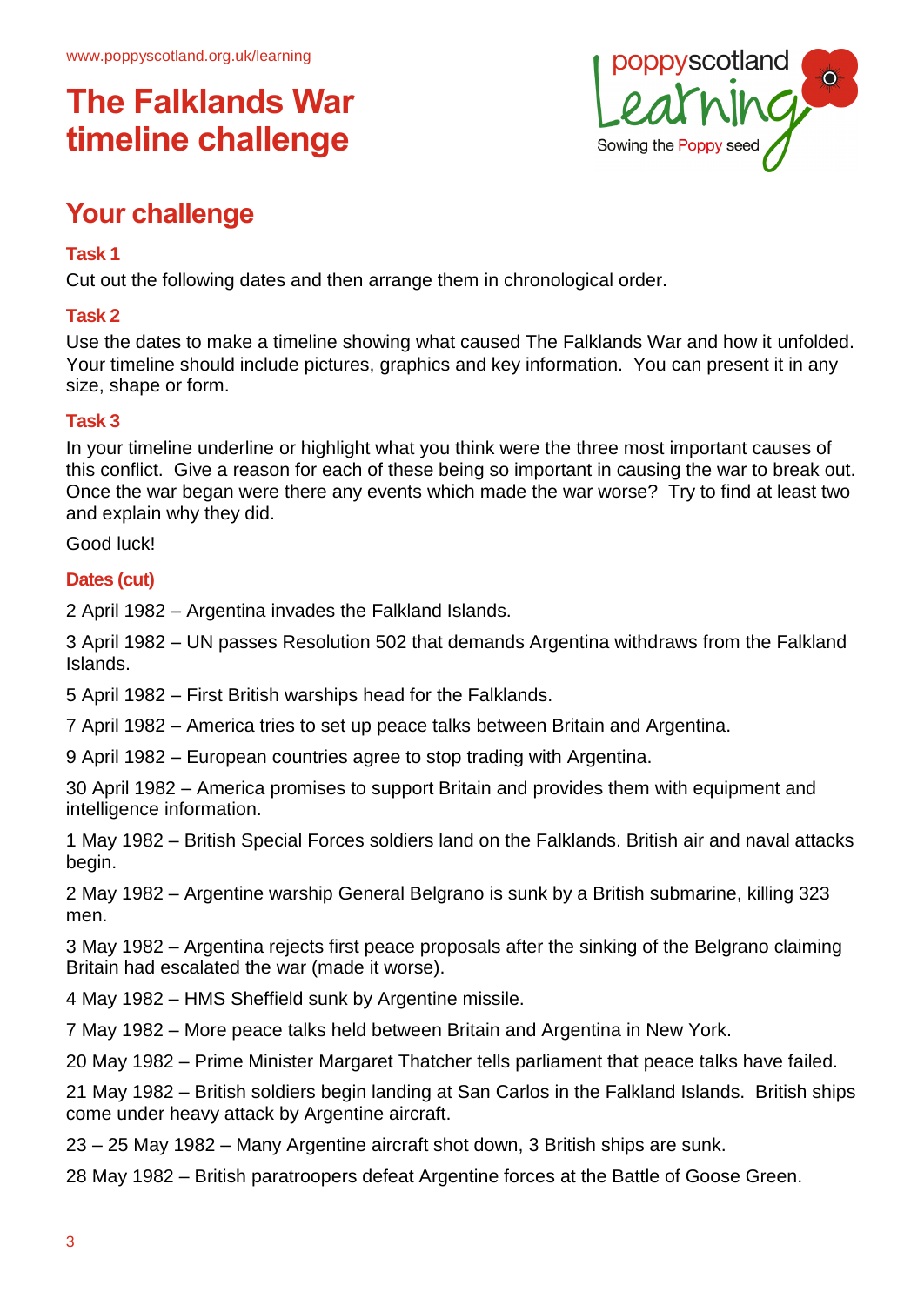

1 June 1982 – More British soldiers arrive at San Carlos.

8 June 1982 – Argentine aircraft bomb the British ships Galahad and Tristram at Fitzroy. Fiftyone men are killed.

11 June 1982 – British forces defeat Argentines in battle for the mountains Two Sisters, Harriet, and Mount Longdon.

13 June 1982 – British forces defeat Argentines in the battles for Mount Tumbledown and Wireless Ridge.

14 June 1982 – Argentina surrenders control of the Falklands back to Britain. The war is over but 258 British military personnel have been killed with nearly 800 wounded. Argentina suffered 649 dead and 1,068 wounded.

#### **Photo resources for your timeline (cut)**





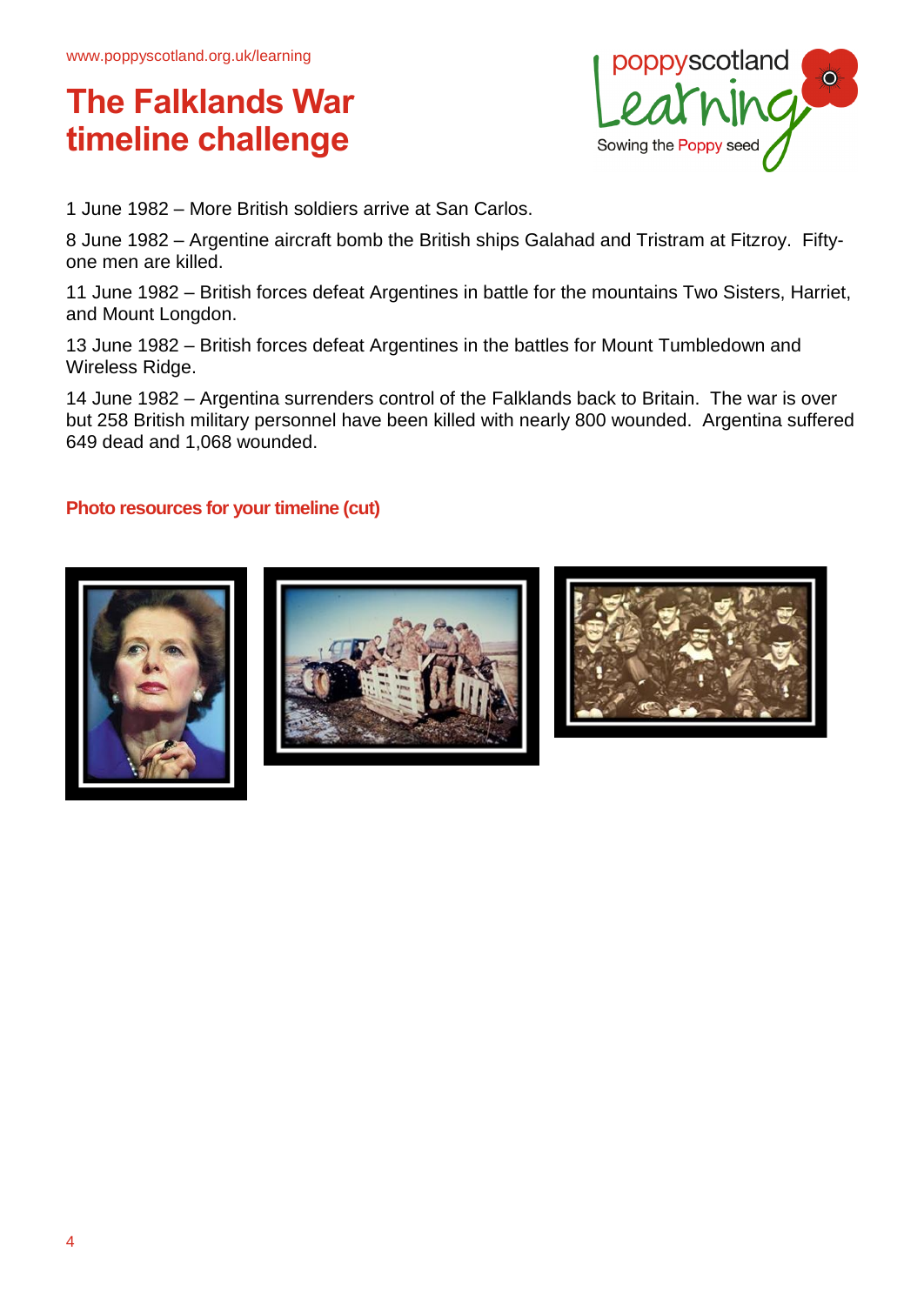

## **What progress have I made today?**

Understanding economic, political, social and environmental issues. SAL SOC

| 2 <sup>nd</sup> level<br>I can use evidence to support an argument<br>and develop my own view of why the<br>Falklands war started.<br>My own view about the main reason why the<br>Falklands War started is                     | 3rd level<br>I can consider a range of arguments and<br>points of view to develop my own balanced<br>view of why the Falklands War started.<br>One reason the war started was |
|---------------------------------------------------------------------------------------------------------------------------------------------------------------------------------------------------------------------------------|-------------------------------------------------------------------------------------------------------------------------------------------------------------------------------|
|                                                                                                                                                                                                                                 | However, another reason the war started<br>was                                                                                                                                |
| Evidence to support my view is                                                                                                                                                                                                  | I believe the reason the war started was                                                                                                                                      |
|                                                                                                                                                                                                                                 | I think this was the main reason because                                                                                                                                      |
|                                                                                                                                                                                                                                 |                                                                                                                                                                               |
| 4 <sup>th</sup> level<br>I can choose appropriate ICT and numeracy<br>skills to interpret a wide range of data and use<br>this to form my own balanced opinion about<br>why the Falklands War started.<br>Some data I found was |                                                                                                                                                                               |
| This evidence tells me                                                                                                                                                                                                          |                                                                                                                                                                               |
|                                                                                                                                                                                                                                 |                                                                                                                                                                               |